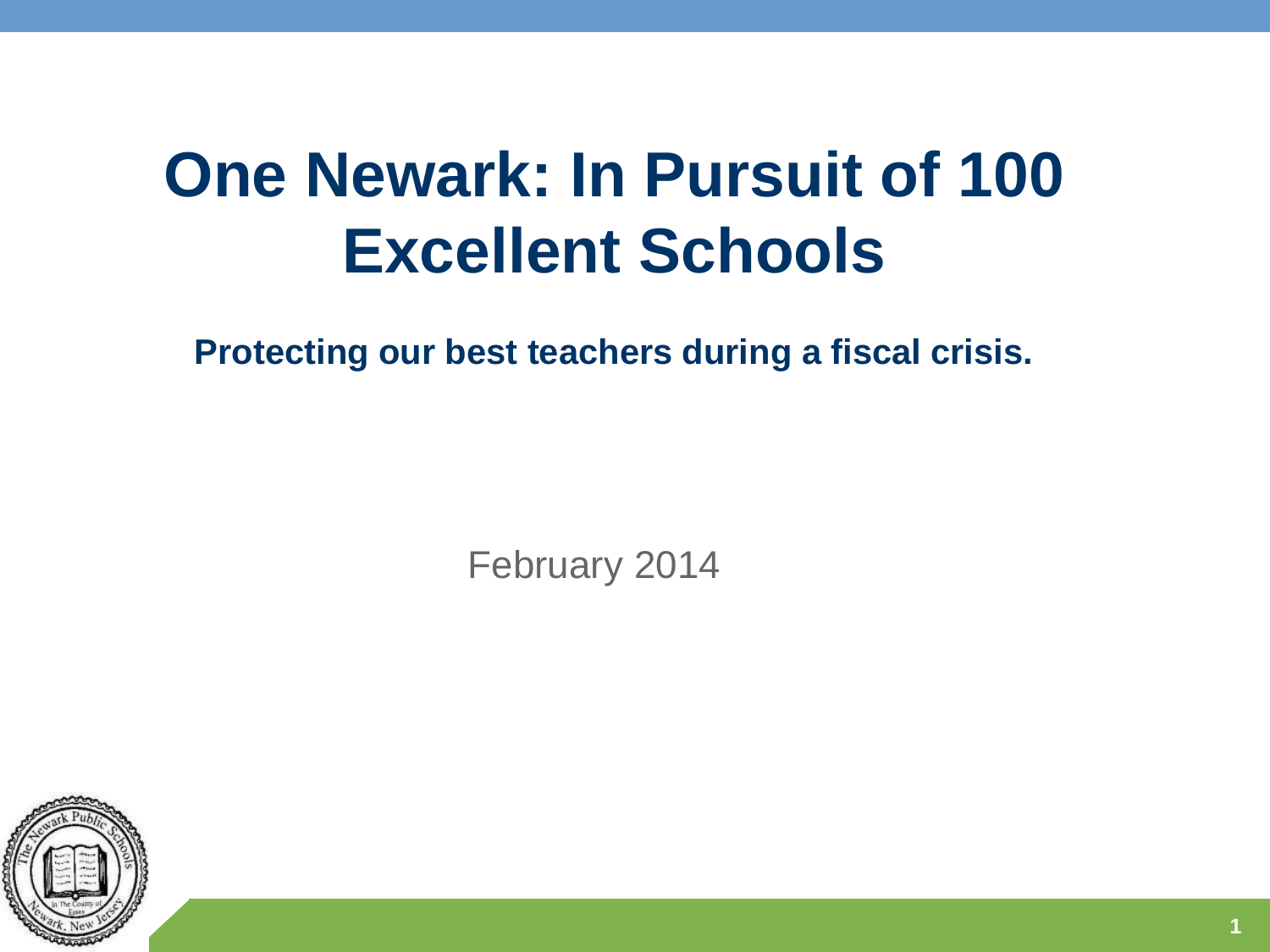#### **As we have shared with the community, to make good on our promise of 100 Excellent Schools, we must accomplish 7 ambitious goals:**

- **1. Implement a common accountability framework**
- **2. Maximize a universal enrollment system for families**
- **3. Invest in 21st century learning environments**
- **4. Consider quality along with years of service while making tough decisions about the size of our workforce**
- **5. Support Newarkers who may be impacted by district transitions through education, training, and other supports**
- **6. Ensure there are excellent schools and no vacant buildings in every ward**
- **7. Grow capacity to innovate in order to meet diverse student needs**

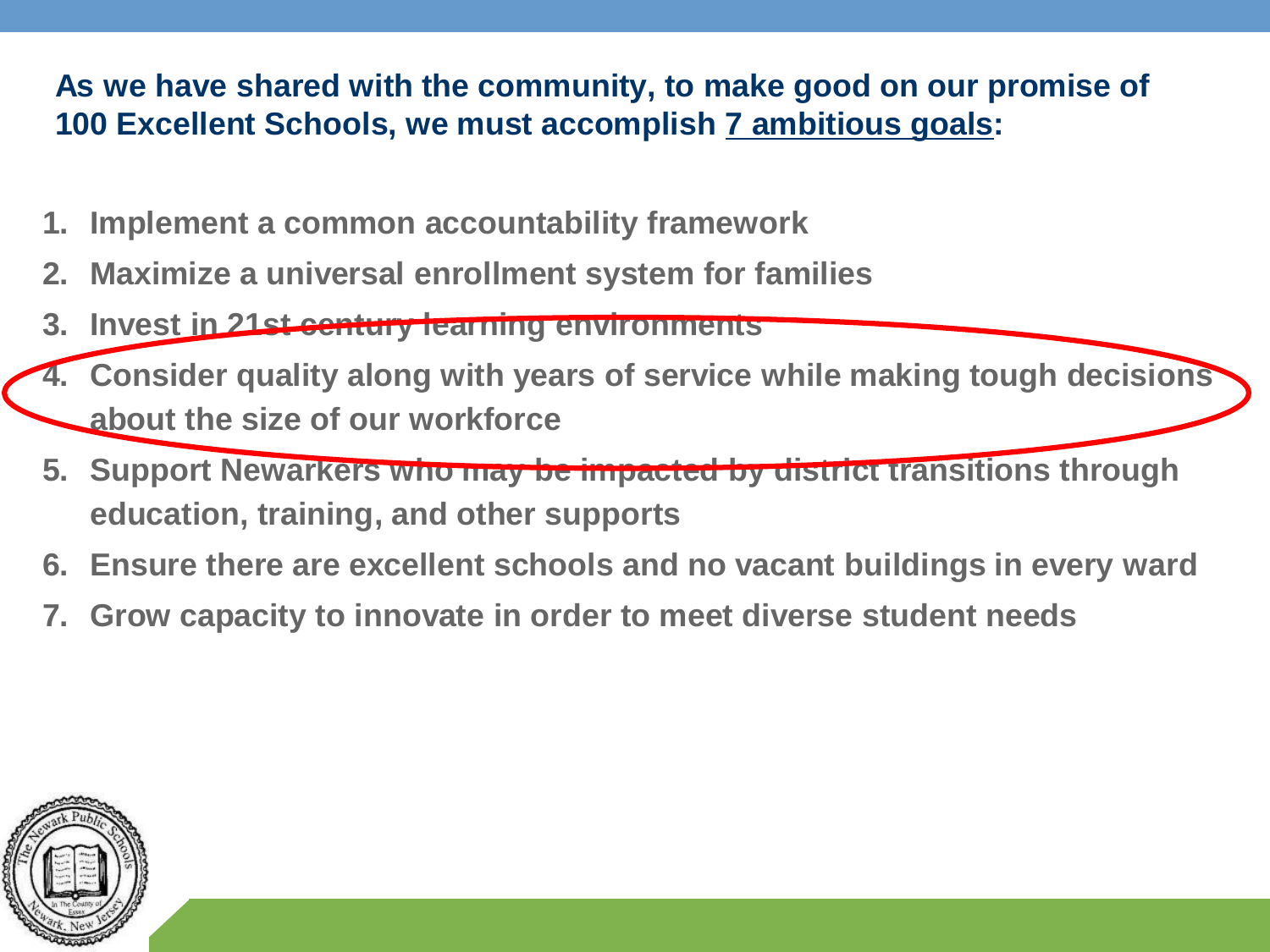#### **Families are "voting with their feet" in search of excellence. When they choose non-NPS options, money follows the student, causing budget strain.**



NPS Budget, 2010-11 to 2016-17P

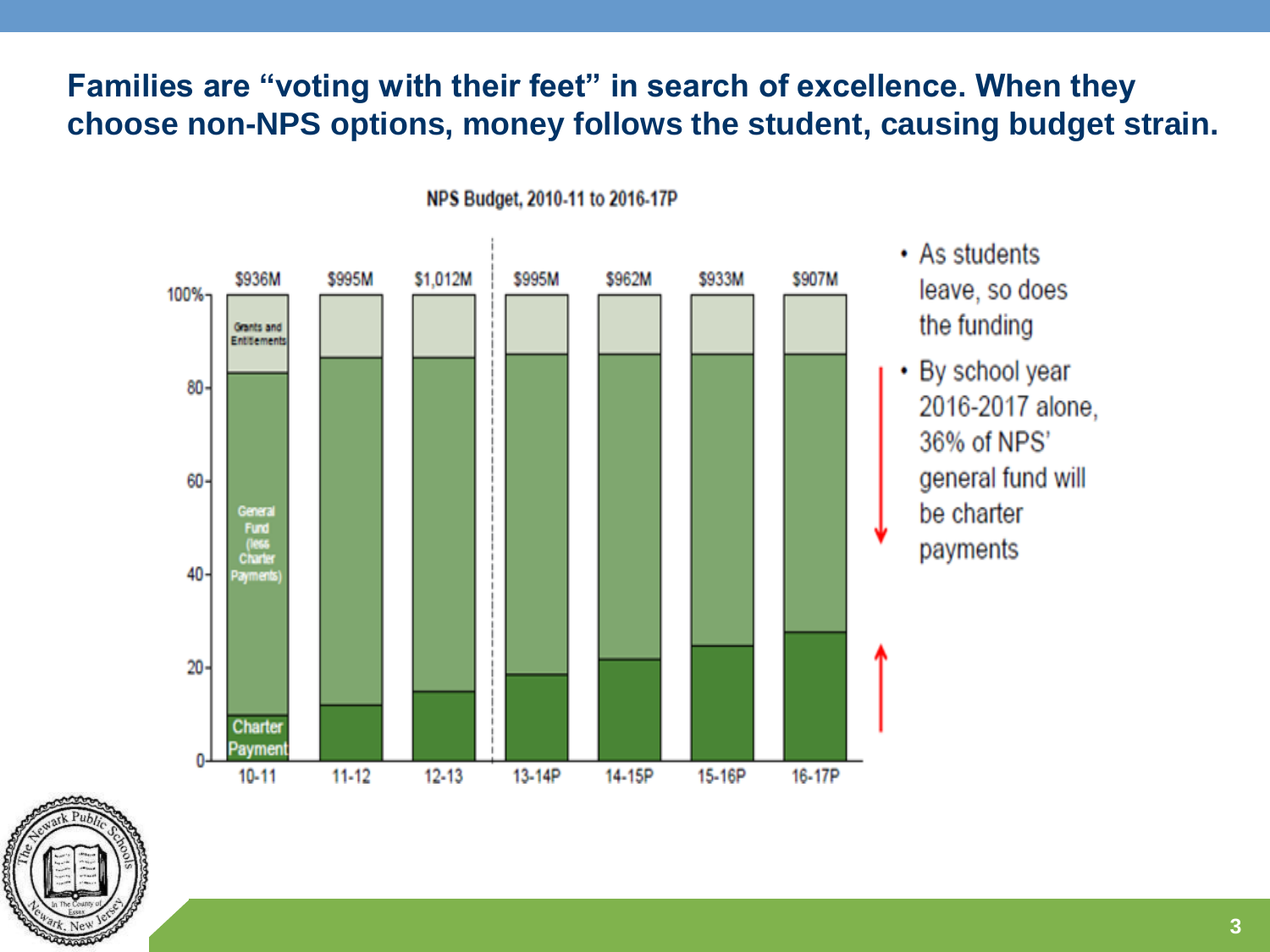#### **To address the budget crisis, we are faced with the tough fact that we will need to lay off teachers.**

- NPS must close a \$100 million budget gap in the next three years
- A large proportion of our budget is spent on school-based staff:
	- Teacher salaries and benefits make up more than 40% of the district's operating budget
	- Staff make up 95% of school-based budgets.
- Sustaining current staffing levels is impossible

Because NPS will lose approximately 30% more of its students, unfortunately, we must reduce staff by a similar factor.

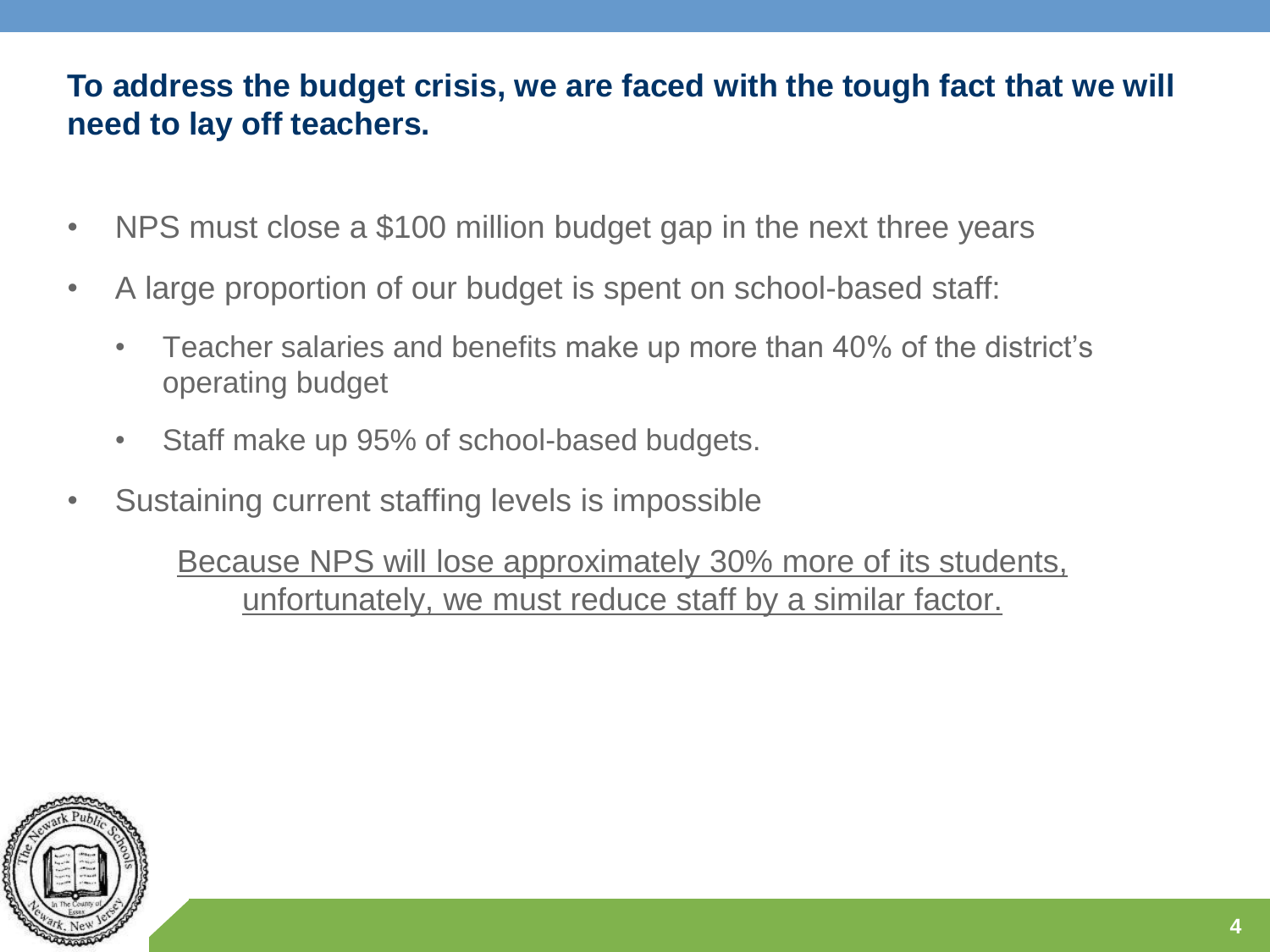#### **We know that when it comes to raising student achievement, nothing matters more than the quality of the teacher.**



### 1 extra year of learning

"The students of an ineffective teacher learn an average of half a year's worth of material in one school year, while the students of a very good teacher learn 1.5 year's worth a difference of a year's worth of learning in a single year."

## Gap-closing growth in 4 years

"Having a top-quartile teacher rather than a bottom-quartile teacher four years in a row could be enough to close the black-white test score gap."



Black students

> Sources: (1) ERIC HANUSHEK, NATIONAL CENTER FOR ANALYSIS OF LONGITUDINAL DATA IN EDUCATION RESEARCH (CALDER), THE ECONOMIC VALUE OF HIGHER TEACHER QUALITY 3-4 (2010) (working paper); ROBERT J. MARZANO, CLASSROOM MANAGEMENT THAT WORKS 1-3 (ASSOCIATION FOR SUPERVISION AND CURRICULUM DEVELOPMENT) (2003) (citing SANDRA P. HORN, WILLIAM L. SANDERS & S. PAUL WRIGHT, *Teacher and Classroom Context Effects on Student Achievement: Implications for Teacher Evaluation*, 11 JOURNAL OF PERSONNEL EVALUATION IN EDUCATION 57, 63-64 (1997)); (2) ROBERT GORDON, THOMAS KANE & DOUGLAS STAIGER, THE BROOKINGS INSTITUTION, IDENTIFYING EFFECTIVE TEACHERS USING PERFORMANCE ON THE JOB 8 (2006).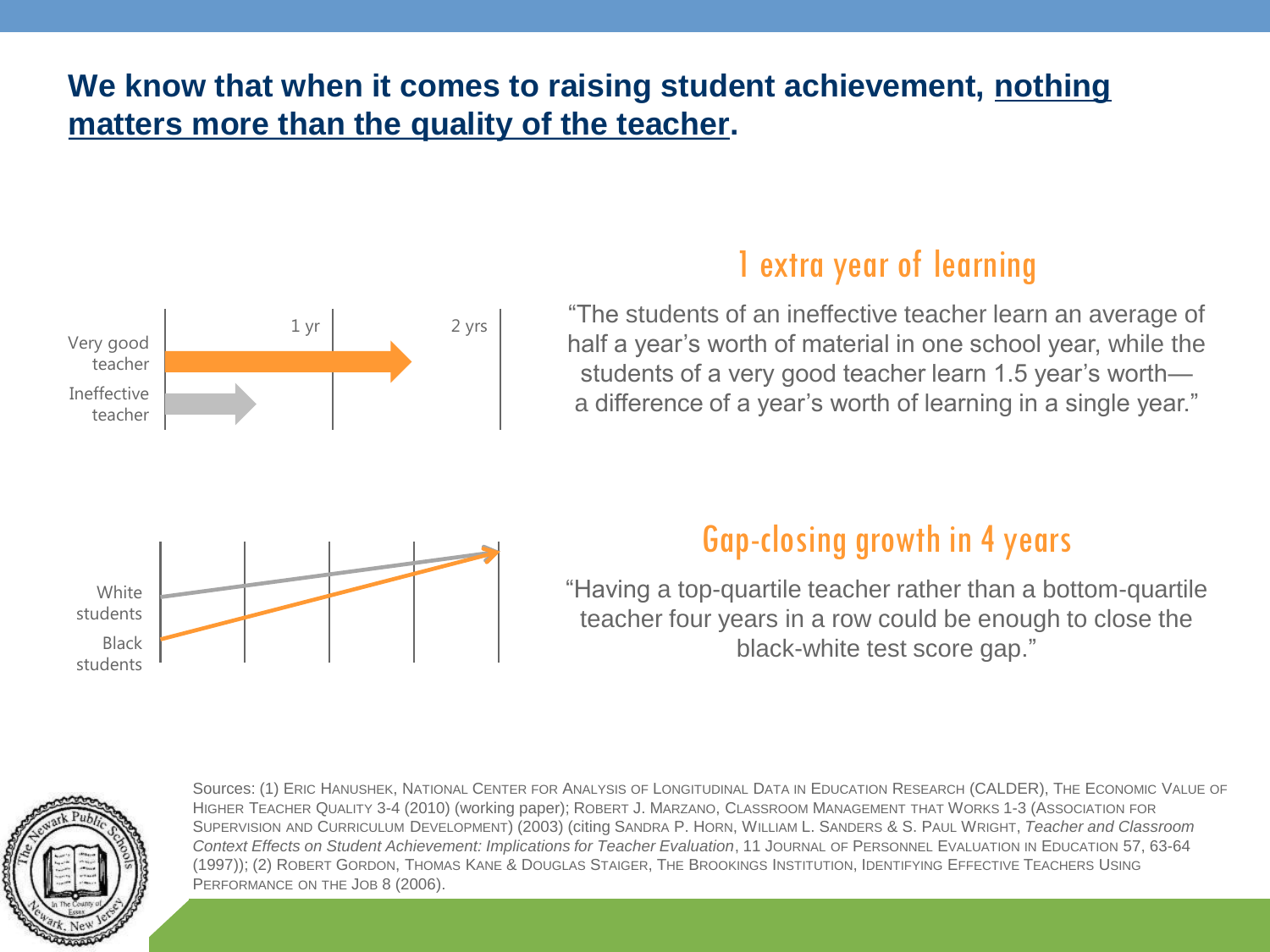#### **Strong teachers have a life-long impact on their students.**





Source: RAJ CHETTY, JOHN N. FRIEDMAN & JONAH E. ROCKOFF, NATIONAL BUREAU OF ECONOMIC RESEARCH, THE LONG-TERM IMPACTS OF TEACHERS: TEACHER VALUE-ADDED AND STUDENT OUTCOMES IN ADULTHOOD 38-42 (2012) (working paper).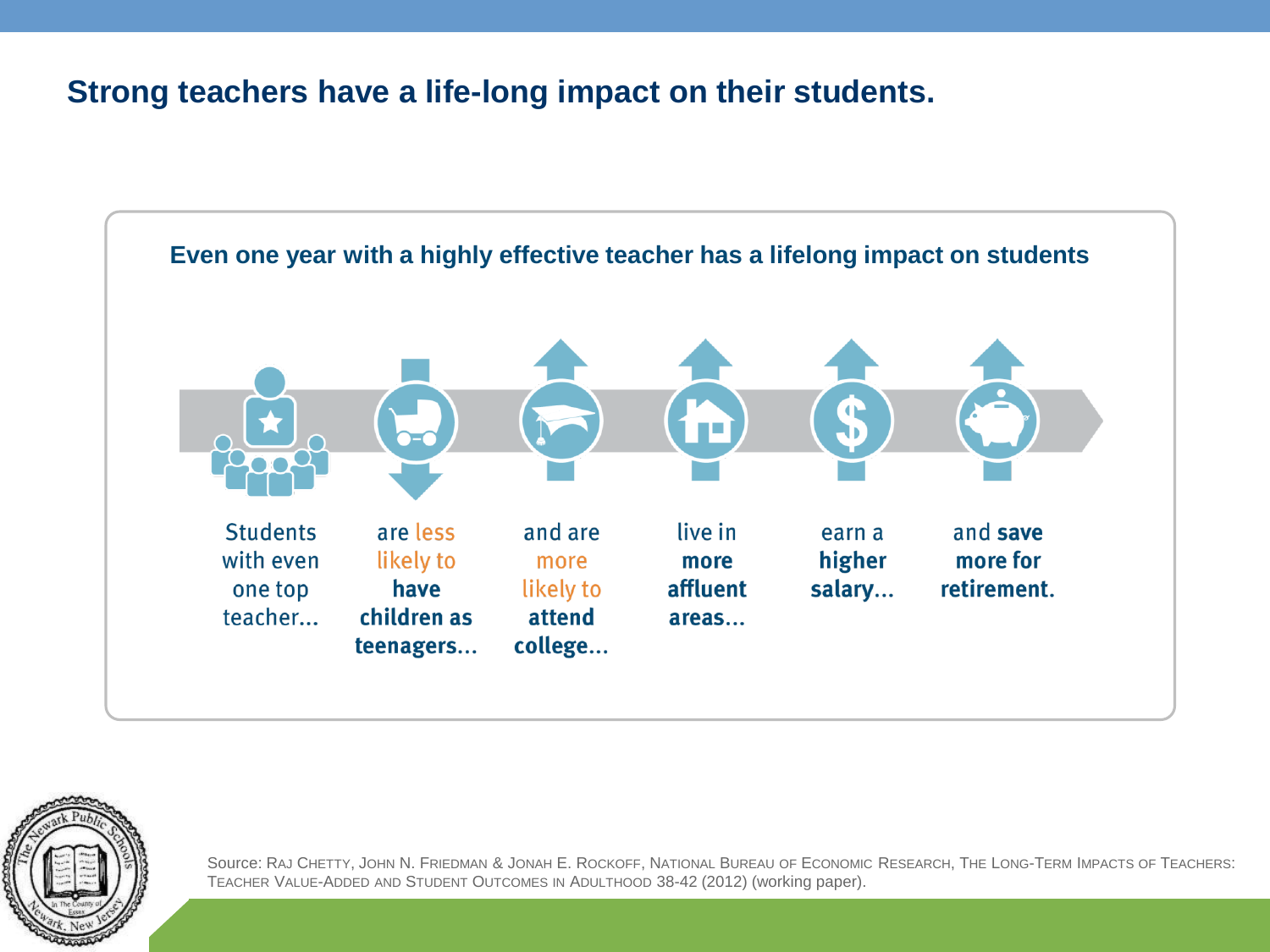#### **Years of experience can contribute to quality – but not always.**



Improvements in math student achievement attributable to additional teacher experience



Sources: (1) DONALD J. BOYD, HAMILTON LANKFORD, SUSANNA LOEB, JONAH E. ROCKOFF, AND JAMES H. WYCKOFF*, The Narrowing Gap in New York City Teacher Qualifications and Its Implications for Student Achievement in High-Poverty Schools*, THE URBAN INSTITUTE AND NATIONAL CENTER FOR THE ANALYSIS OF LONGITUDINAL DATA IN EDUCATION RESEARCH (2007) (Working Paper); (2) LINDA DARLING-HAMMOND, TEACHER QUALITY AND STUDENT ACHIEVEMENT: A REVIEW OF STATE POLICY EVIDENCE (Education Policy Analysis Archives 2000).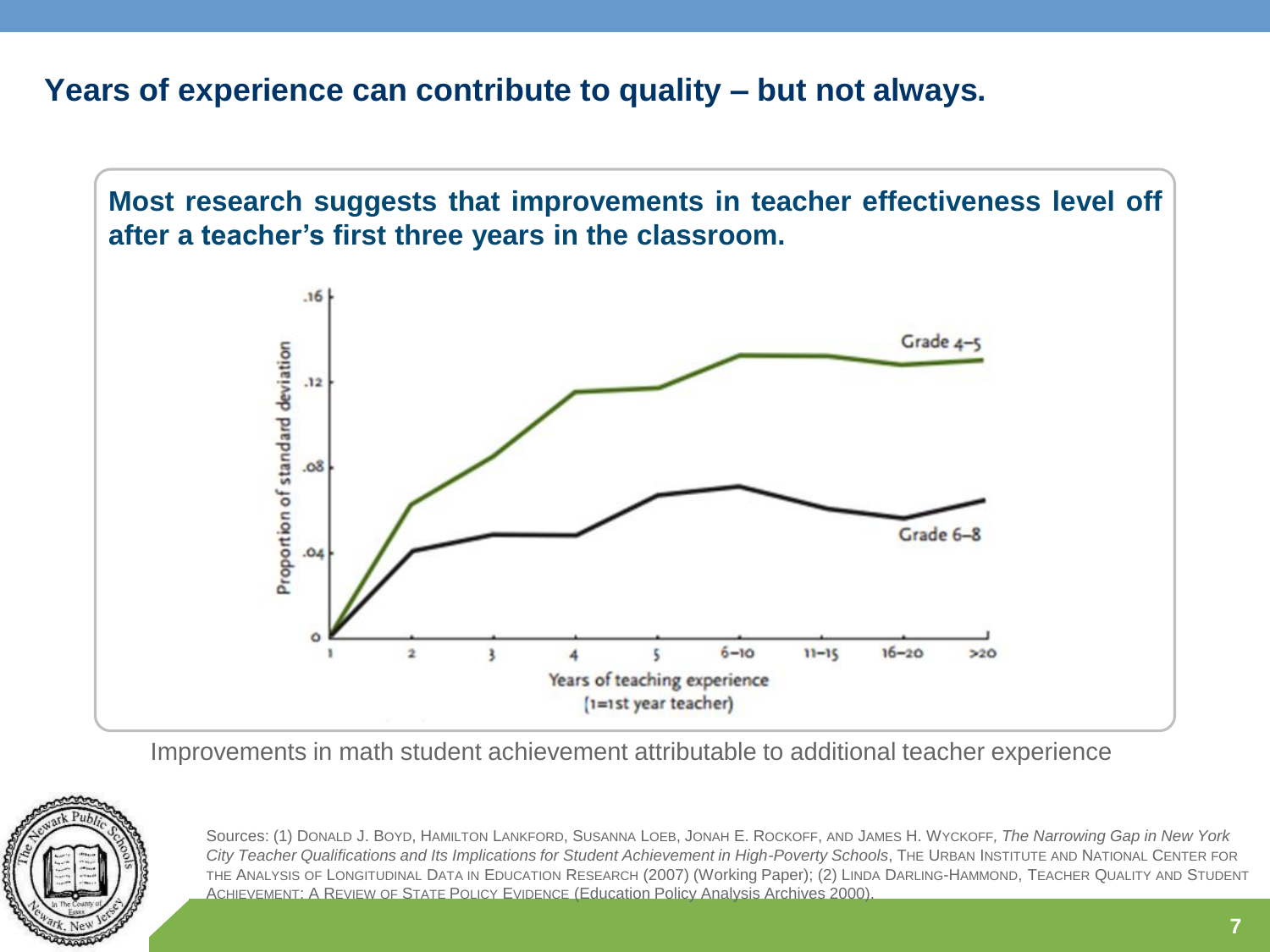#### **Great teachers are invaluable to students but teachers' job satisfaction, morale, and retention go down when they feel they have to teach alongside ineffective teachers**

- High-performing teachers say that school conditions, including the quality of their peers, strongly influence their decision whether to remain teaching at a school or not.
- $X X X X$ • Teachers have identified ineffective colleagues as one of the main challenges to great teaching even above concerns about school leadership, parent
	- engagement and class size.

![](_page_7_Picture_4.jpeg)

Sources: The Irreplaceables: Understanding the Real Retention Crisis in America's Urban Schools 18 TNTP (2012) and Perspectives of Irreplaceable Teachers: What America's Best Teachers Think about Teaching 10 TNTP (2013).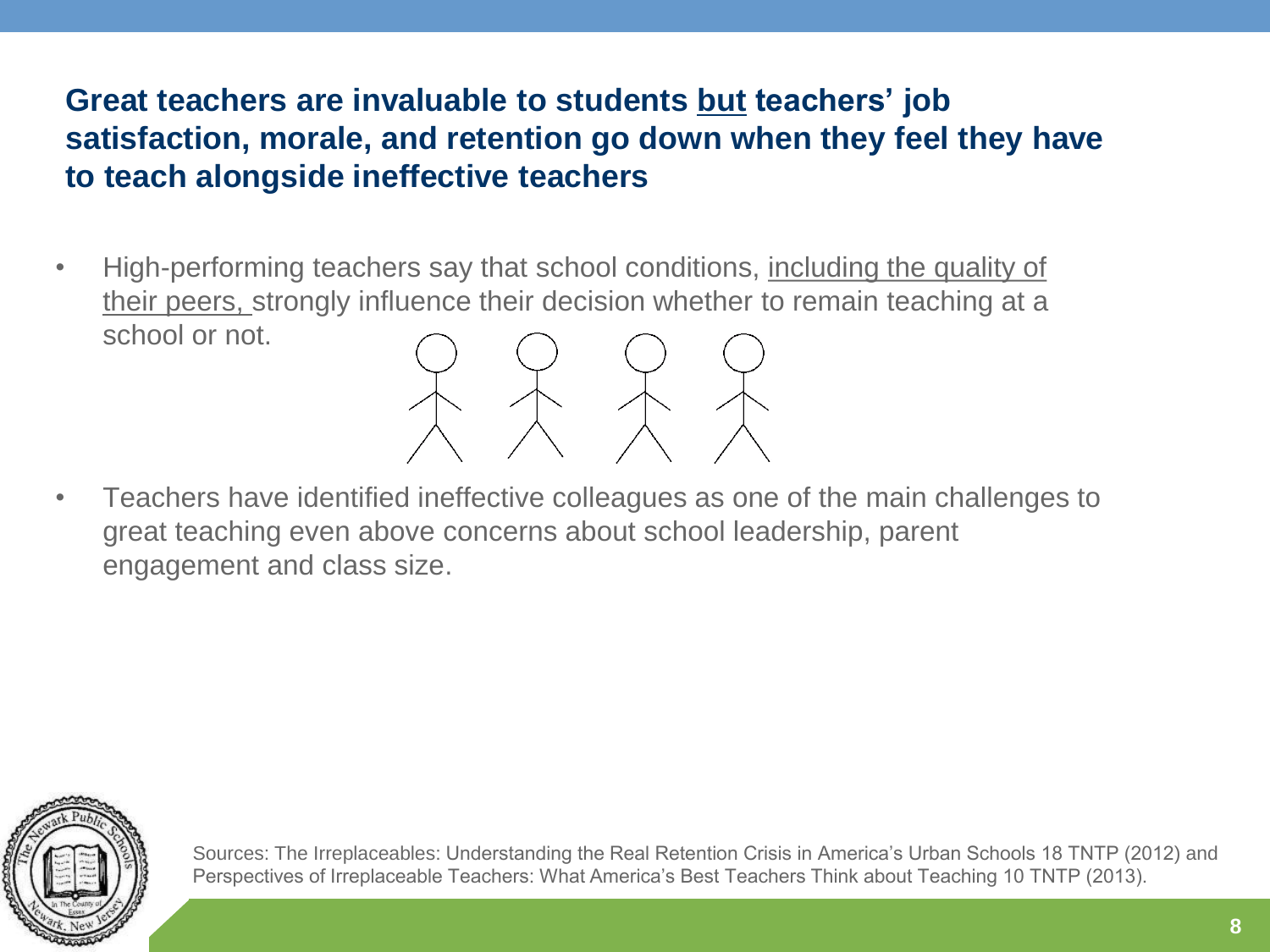#### **Current processes would force NPS to lay off teachers without any regard for teacher quality.**

As we are faced with the reality of teacher layoffs, we have two choices:

*Option #1:* Implement quality-blind layoffs, considering only the number of years a teacher has taught. This means we would have to place teachers in classrooms even if they are ineffective and/or have not been chosen by school leaders.

#### **This would have a catastrophic impact on student achievement and the district's ability to be on path to excellence and retaining families.**

*Option #2:* Seek an equivalency allowing NPS to consider quality alongside seniority, thus implementing a performance-based layoff;

**This would give NPS an opportunity to keep the best teachers and create a sustainable system of excellence.**

![](_page_8_Picture_6.jpeg)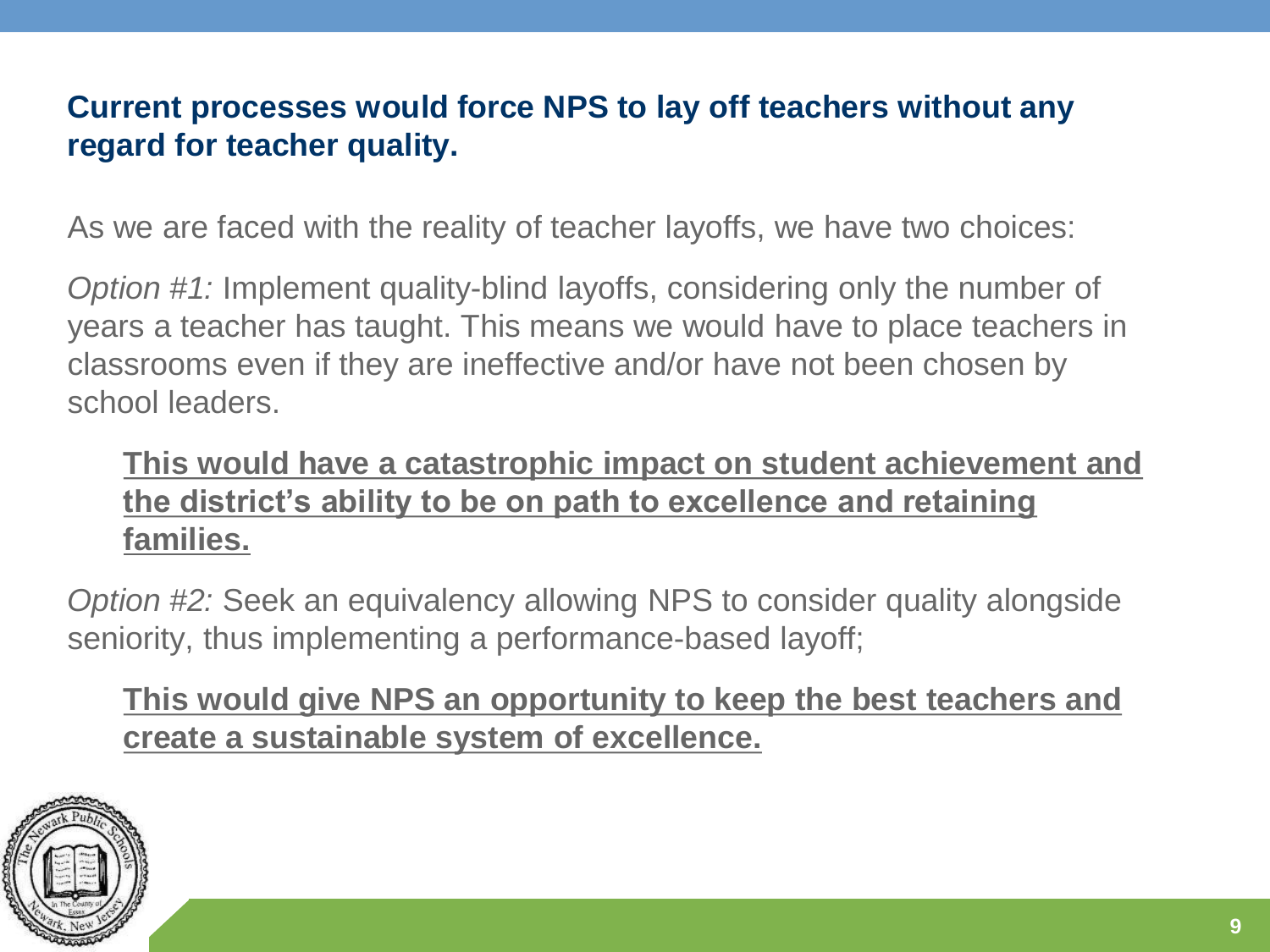#### **Quality-blind layoffs almost always result in worse teachers staying and better teachers leaving.**

![](_page_9_Figure_1.jpeg)

cut only the lowest-performing teachers-regardless of how long they have taught. Top performers of all experience levels are protected.

Seniority-based layoffs ignore the fact that novice teachers are not always the least effective teachers. Teachers of all levels of effectiveness lose their jobs; 80% of those cut are better than the lowest performers who continue teaching.

![](_page_9_Picture_4.jpeg)

Sources: (1) Donald Boyd, Hamilton Lankford, Susanna Loeb & James Wyckoff, *Teacher Layoffs: An Empirical Illustration of Seniority v. Measures of Effectiveness*, 6 EDUC. FIN. AND POLICY 439, 444-447 (2011); (2) Dan Goldhaber and Roddy Theobold, THE URBAN INSTITUTE AND NATIONAL CENTER FOR THE ANALYSIS OF LONGITUDINAL DATA IN EDUCATION RESEARCH, ASSESSING THE DETERMINANTS AND IMPLICATIONS OF TEACHER LAYOFFS 29 (2010) (working paper).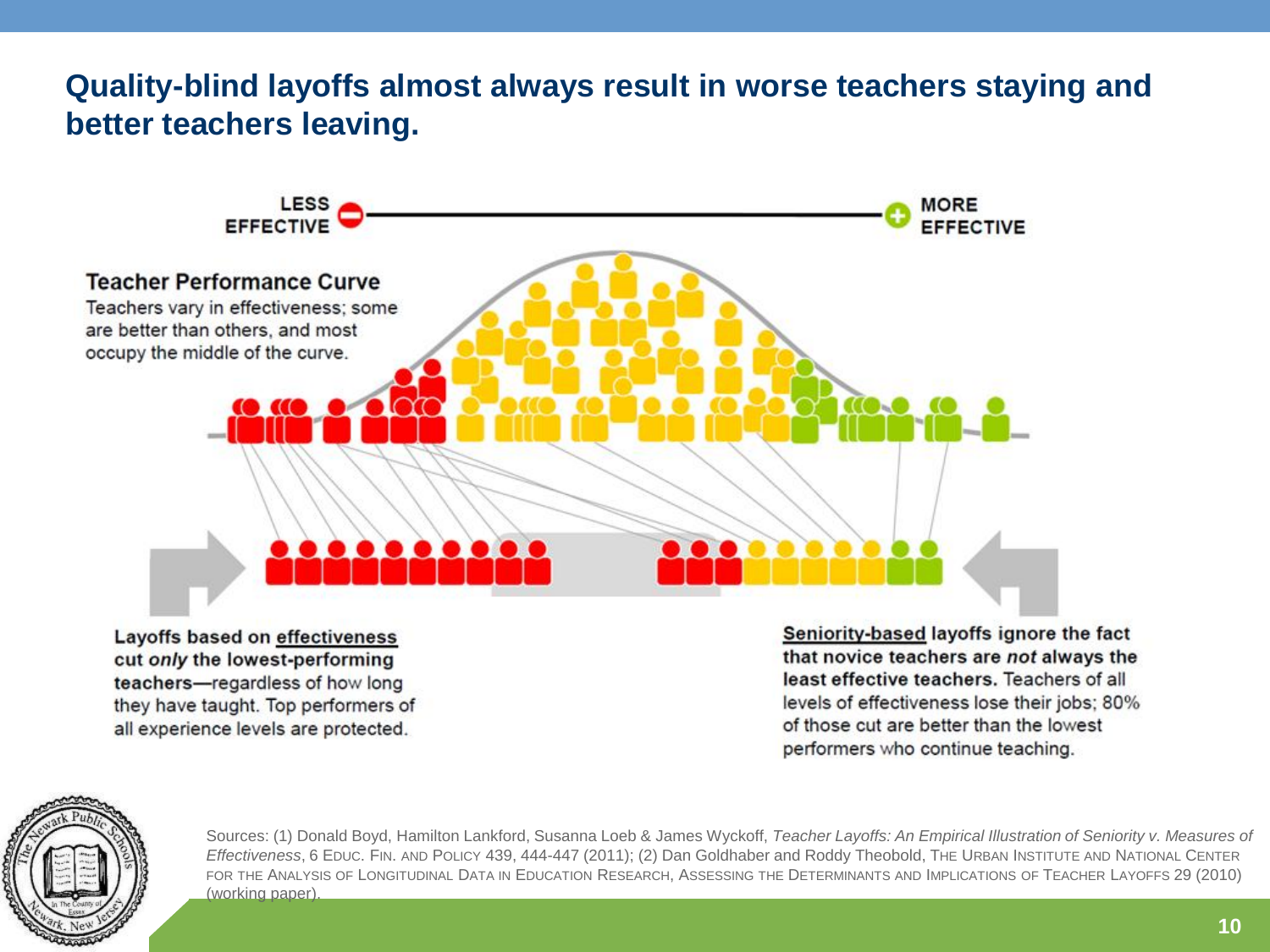#### **Quality-blind layoffs are particularly hurtful to schools and students in need of the best teachers.**

Schools serving highpoverty communities tend to have the highest rates of teacher turnover and the largest concentrations of novice teachers.

When layoffs must be decided by years of experience, the schools that bear the brunt of the cuts are those with the most new teachers. In some schools, entire academic departments may be wiped out.

![](_page_10_Figure_3.jpeg)

![](_page_10_Picture_4.jpeg)

Sources: (1) SARAH ALMY & CHRISTINA THEOKAS, *Not Prepared for Class: High-Poverty Schools Continue to Have Fewer In-Field Teachers*, THE EDUCATION TRUST (2010); (2) CHRISTINA SEPE & MARGUERITE ROZA, T*he Disproportionate Impact of Seniority-Based Layoffs on Poor, Minority Students*, CENTER ON REINVENTING PUBLIC EDUCATION (2010).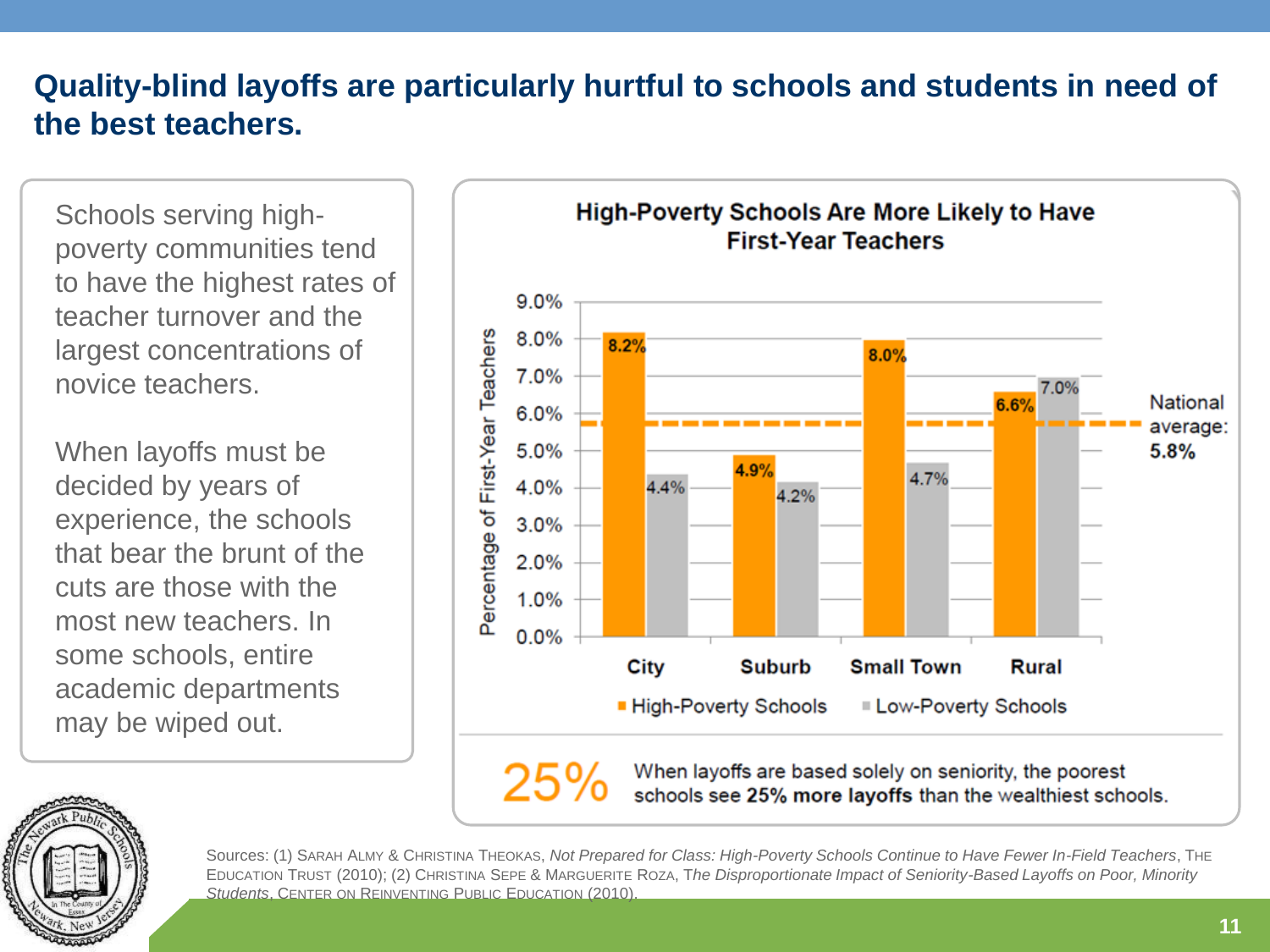#### **Quality-blind layoffs would be detrimental to the students of Newark.**

• Quality-blind layoffs would force us to cut hundreds more Effective and Highly Effective teachers that we could otherwise retain.

![](_page_11_Figure_2.jpeg)

![](_page_11_Picture_3.jpeg)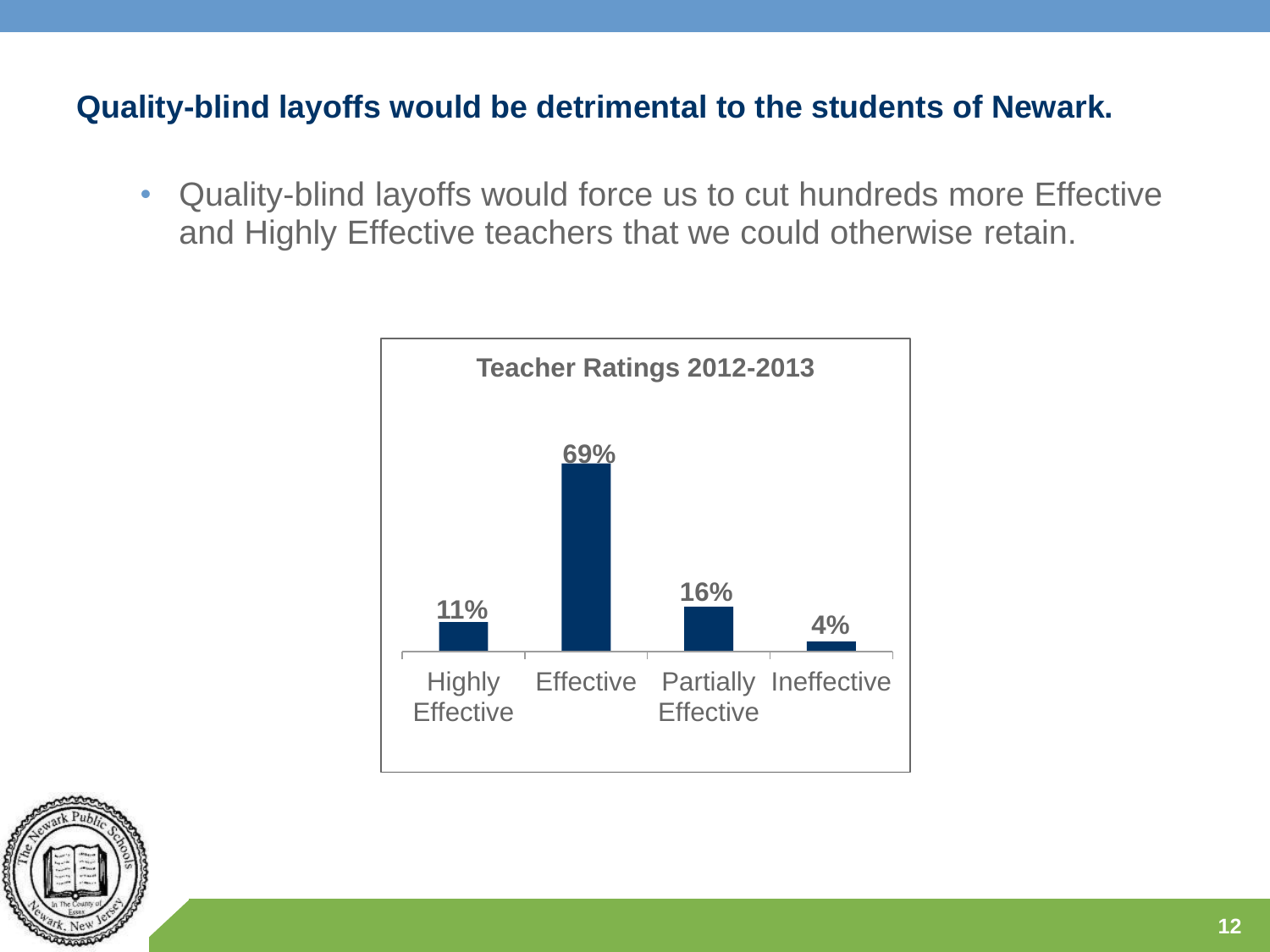#### **A performance-based system would allow us to consider quality alongside seniority in each subject area, thus retaining more of our best teachers.**

- If granted, the equivalency would allow us to determine how many teacher we need by subject area, and then layoff the least effective first in order of seniority; the outcome would be dramatically better for students.
- Initial estimates:
	- Current, quality-blind layoff = 75% of teachers laid off are effective or highly effective.
	- $\blacksquare$  Our proposed performance-based layoff  $\mathtt{=}$  Only 35% of those laid off are effective; no highly effective teachers would be lost.
	- **Current, quality-blind layoff = Only 4% of teachers** laid off are ineffective, and only 28% of all ineffective teachers in the district are removed.
	- $\blacksquare$  Our proposed performance-based layoff = 14% of teachers laid off are ineffective, and 98% of all ineffective teachers in the district would be removed.

![](_page_12_Figure_7.jpeg)

![](_page_12_Picture_8.jpeg)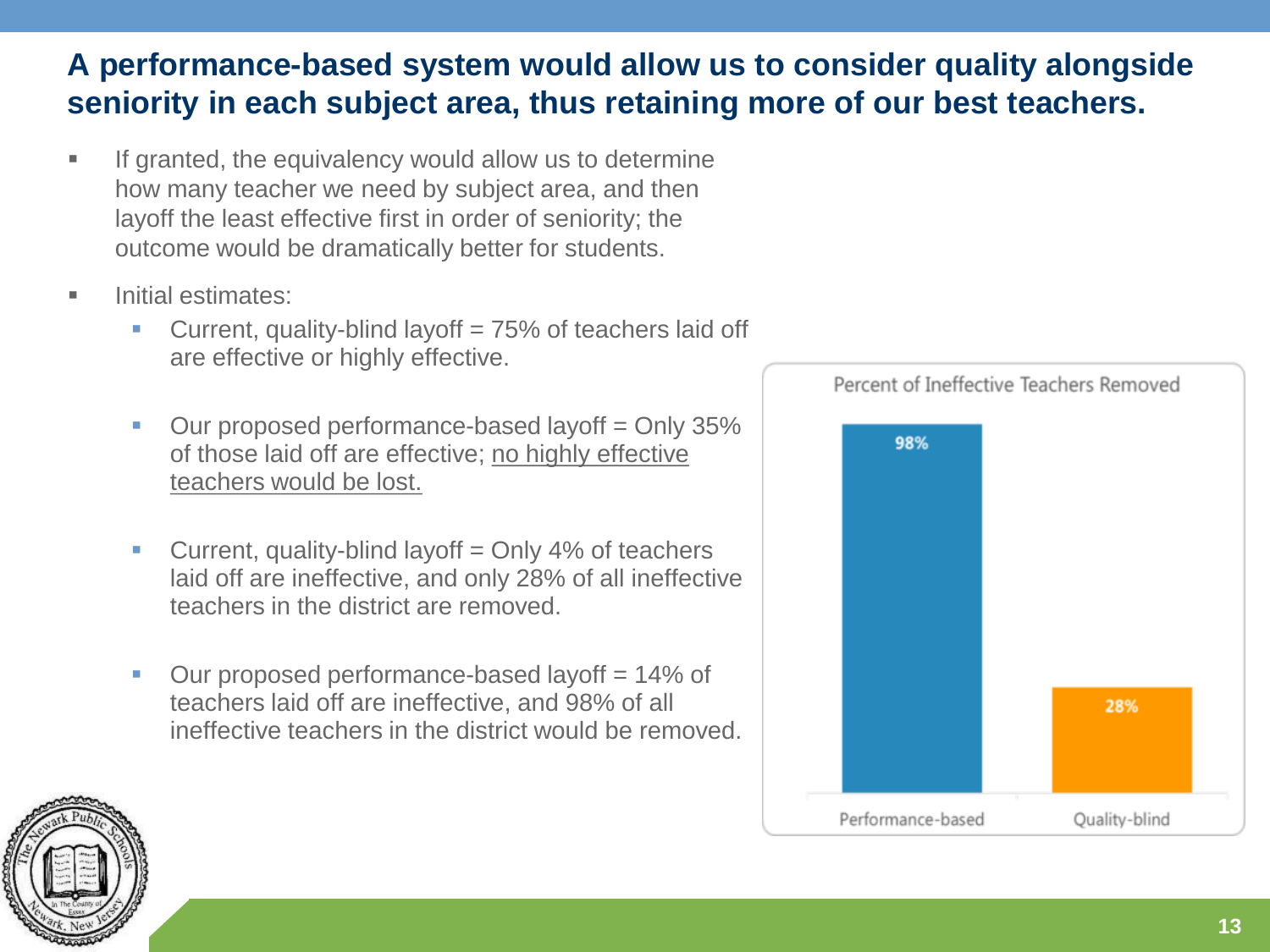#### **Performance-based layoffs would allow for a less drastic impact on Newark schools, especially those with the highest concentration of poverty.**

- More schools would lose at least 20% of their Effective and Highly Effective teachers in a quality-blind layoff than under a performance-based layoff.
- The district's highest-poverty schools would lose almost twice as many effective and highly effective teachers under a quality-blind layoff as under a performance-based layoff.

![](_page_13_Picture_3.jpeg)

62% (44 schools) lose 20% or more of their Effective or Highly Effective teachers.

15% (11 schools) lose 20% or more of their Effective or Highly Effective teachers.

![](_page_13_Picture_6.jpeg)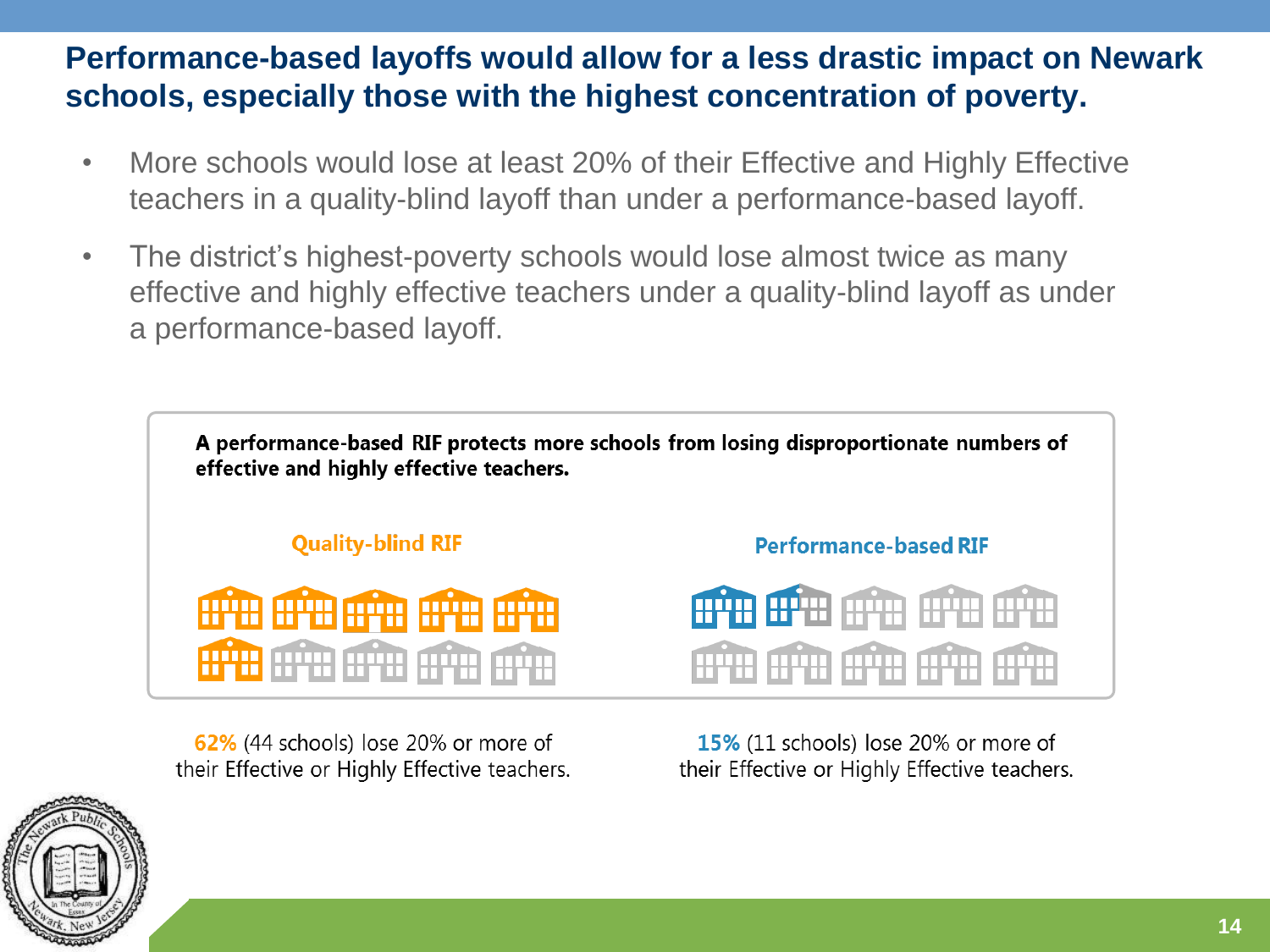#### **According to research-based best practice, NPS implemented "mutual consent" to drive student achievement and teacher satisfaction which created an EWPS pool.**

- Mutual consent is an open market hiring process to stop "force placing" and allow principals to pick their teams according to quality and fit
- This process is proven to drive student achievement *and teacher satisfaction*
- NPS has implemented mutual consent for the last 3 years
- Despite offering teachers supports to find the right match (e.g., online application process, hiring fairs, and workshops), many educators have not been hired for permanent positions
- Facing a decision to "force place" or fashion another solution, NPS created a pool of Educators Without Placement Sites (EWPS). EWPS still teach but are placed by the district
- The EWPS pool is expensive and will grow as we lose students unless NPS goes back to "forced

# **25% Quality matches make for**

**25%**

**more effective teachers.**

#### • Teachers are more effective when they work in schools that are good fits which is much more likely to happen under mutual consent staffing rules.

• Research has shown that **25% of teachers' effectiveness** in the classroom depends on the quality of the match with their school.

![](_page_14_Picture_10.jpeg)

Source: C. Kirabo Jackson, *Worker Productivity, and Worker Mobility: Direct Evidence From Teachers*, Match Quality, (2010).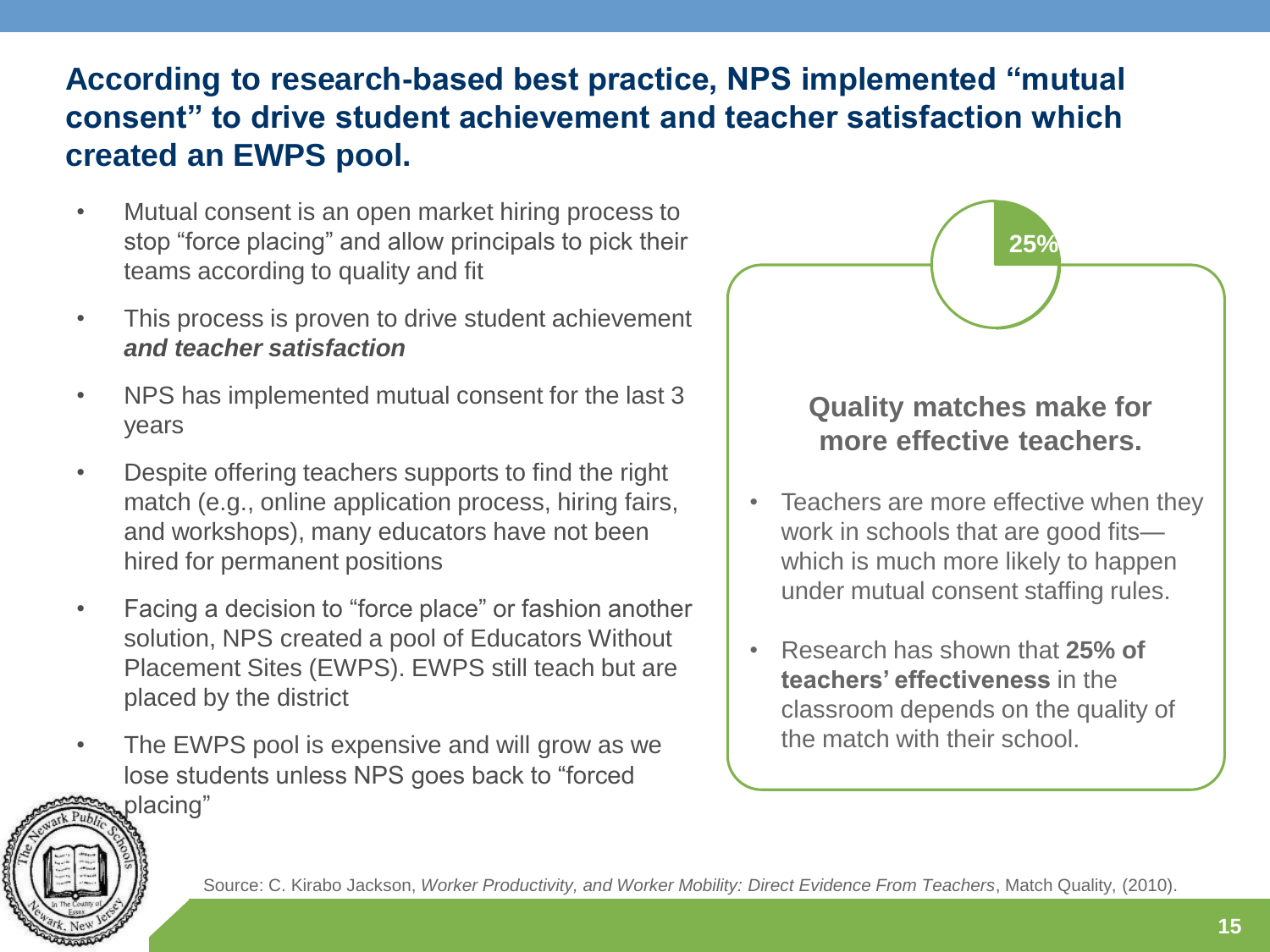#### **Performance-based layoffs could alleviate the costs of the EWPS pool now and moving forward.**

- EWPS teachers are 6 times more likely to receive an Ineffective rating than teachers with full-time teaching placements.
- The vast majority of EWPS -- 79% of this year's 159 EWPS teachers – have been in the pool for two or three years
- Current, quality-blind layoff = Only 11% of the EWPS teachers are laid off
- Proposed, performance-based layoff  $= 5$ times as many (53%) EWPS teachers laid-off and removed from the EWPS list

![](_page_15_Figure_5.jpeg)

![](_page_15_Picture_6.jpeg)

**Quality-blind layoffs would force NPS to retain most of our ineffective EWPS teachers – now and as we lose students**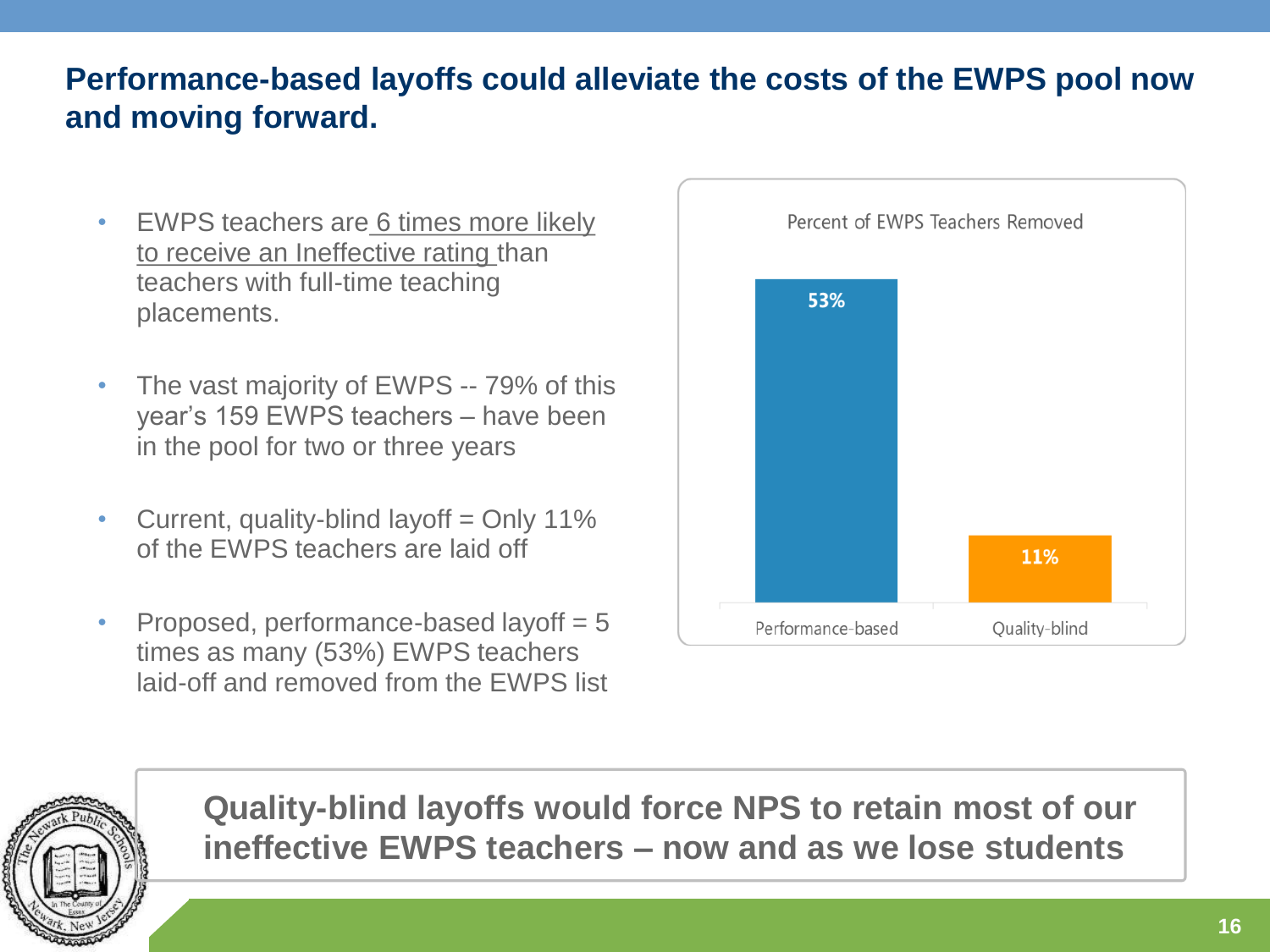#### **The equivalency is the only way NPS can address its fiscal issues without sacrificing teacher quality – and the future of the district.**

- Far fewer teachers will have two years of ineffective ratings (one combination ratings necessary to deny or revoke tenure under the TEACHNJ Act) than the number of layoffs we may need to make in order to balance our budget.
- Despite the reforms to streamline tenure revocation, the process is still too lengthy and expensive to address NPS's urgent fiscal issues – and ongoing challenges related to declining enrollment.
	- Each tenure case costs between \$50K and \$200K in legal fees -- even with the new legislation – for an average of \$125K per case. Even if we weren't facing enrollment decline, the legal costs of exiting ineffective teachers would be around \$20 million.
- Although they address different issues, the equivalency and TEACHNJ share a common purpose – to empower districts to consider teacher quality when making personnel decisions.

![](_page_16_Picture_5.jpeg)